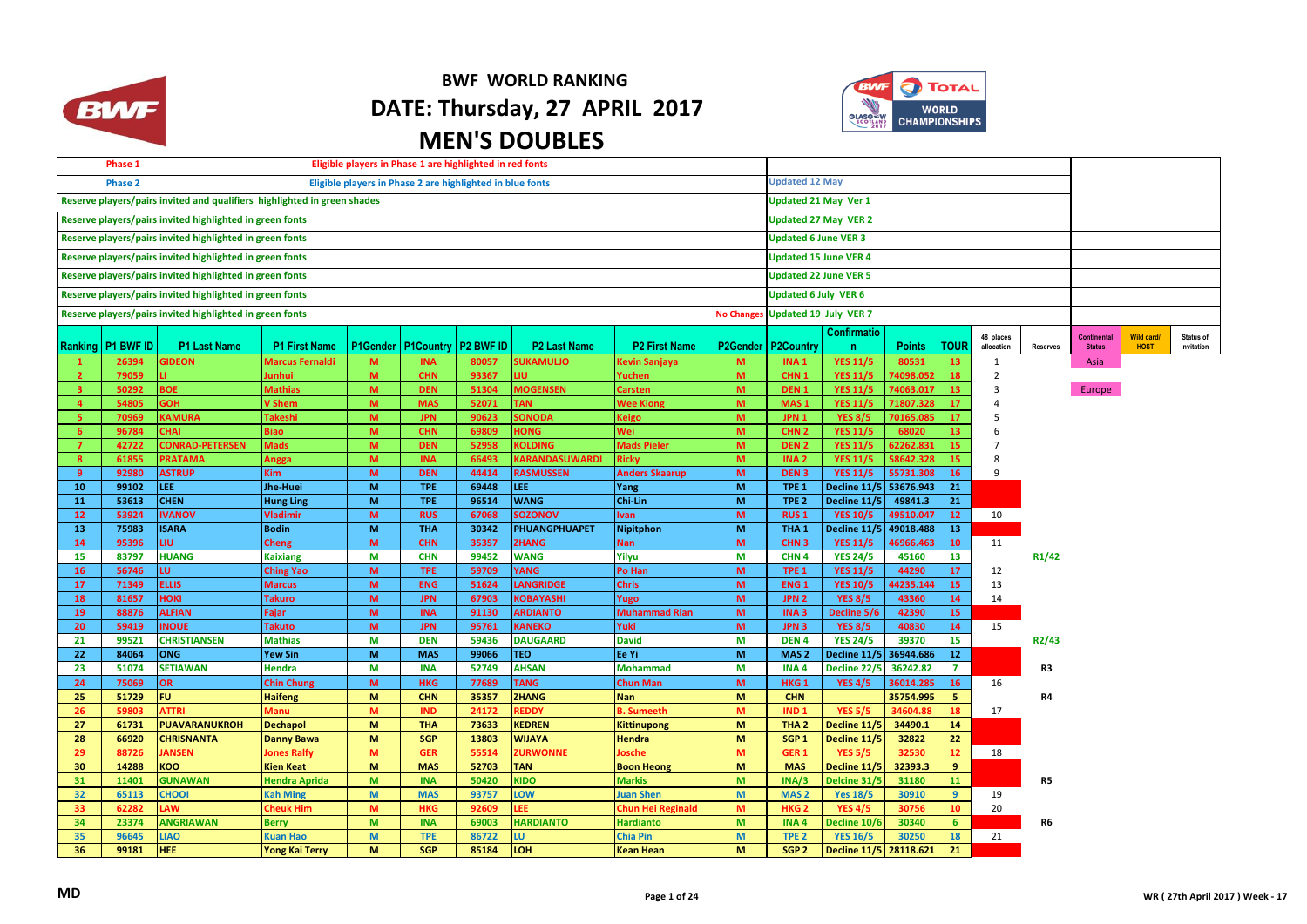| 37 | 54026 | <b>ENDO</b>       | Hiroyuki               | M                   | <b>JPN</b>  | 58240 | <b>WATANABE</b>        | Yuta                  | M            | JPN 4            | <b>YES 22/5</b>      | 27462.3   | 8                       |    | R7/44               |             |
|----|-------|-------------------|------------------------|---------------------|-------------|-------|------------------------|-----------------------|--------------|------------------|----------------------|-----------|-------------------------|----|---------------------|-------------|
| 38 | 51074 | <b>SETIAWAN</b>   | <b>Hendra</b>          | M                   | <b>INA</b>  | 52703 | <b>TAN</b>             | <b>Boon Heong</b>     | M            | <b>MAS</b>       | Decline 5/6          | 27330     | 9                       |    | R8                  |             |
| 39 | 93750 | <b>DIERICKX</b>   | <b>Matijs</b>          | M                   | <b>BEL</b>  | 55486 | <b>GOLINSKI</b>        | <sup>∶</sup> reek     | M            | BEL <sub>1</sub> | <b>YES 29/4</b>      | 26660     | 18                      | 22 |                     |             |
| 40 | 52749 | <b>AHSAN</b>      | Mohammad               | M                   | <b>INA</b>  | 60692 | <b>SAPUTRO</b>         | <b>Rian Agung</b>     | M            | INA <sub>3</sub> | <b>YES 10/6</b>      | 26660     | $\overline{7}$          |    | R9/45               |             |
| 41 | 54171 | LIM <sub></sub>   | <b>Khim Wah</b>        | M                   | <b>MAS</b>  | 52074 | <b>ONG</b>             | <b>Jian Guo</b>       | M            | MAS <sub>3</sub> | Decline 25/!         | 26350     | 9                       |    | <b>R10</b>          |             |
| 42 | 90768 | <b>GOH</b>        | Sze Fei                | M                   | <b>MAS</b>  | 94814 | <b>IZZUDDIN</b>        | <b>Nur</b>            | M            | MAS <sub>4</sub> | Decline 25/!         | 26211.4   | 14                      |    | <b>R11</b>          |             |
| 43 | 92294 | <b>COLBERG</b>    | <b>Frederik</b>        | M                   | <b>DEN</b>  | 70937 | <b>FLADBERG</b>        | <b>Rasmus</b>         | M            | <b>DEN</b>       |                      | 25970     | 11                      |    | R12                 |             |
| 44 | 29622 | <b>BRIGGS</b>     | Peter                  | M                   | <b>ENG</b>  | 94003 | <b>WOLFENDEN</b>       | <b>Tom</b>            | M            | ENG <sub>2</sub> | <b>YES 10/5</b>      | 25717.2   | 12 <sup>2</sup>         | 23 |                     |             |
| 45 | 72435 | RANKIREDDY        | Satwiksairaj           | M                   | <b>IND</b>  | 70500 | <b>SHETTY</b>          | <b>Chirag</b>         | M            | IND <sub>2</sub> | <b>YES 5/5</b>       | 25622     | 12 <sup>2</sup>         | 24 |                     |             |
| 46 | 53230 | <b>LIAO</b>       | <b>Min Chun</b>        | M                   | <b>TPE</b>  | 88829 | <b>SU</b>              | <b>Cheng Heng</b>     | M            | TPE <sub>3</sub> | <b>YES 31/5</b>      | 25470     | 9 <sup>°</sup>          |    | R13/46              |             |
| 47 | 69003 | <b>HARDIANTO</b>  | <b>Hardianto</b>       | M                   | <b>INA</b>  | 76486 | <b>HARYANTO</b>        | Kenas Adi             | M            | INA <sub>4</sub> | Decline 14/          | 25310     | 8                       |    | <b>R14</b>          |             |
| 48 | 59068 | <b>MAGEE</b>      | <b>Joshua</b>          | M                   | <b>IRL</b>  | 35374 | <b>MAGEE</b>           |                       | M            | <b>IRL 1</b>     | <b>YES 28/4</b>      | 5240.09   | 15                      | 25 |                     |             |
| 49 | 98935 |                   |                        | M                   | <b>IND</b>  | 75231 |                        | sam                   | $\mathsf{M}$ |                  |                      |           |                         |    |                     |             |
|    |       | M.R.              | <b>Arjun</b>           |                     |             |       | <b>SHLOK</b>           | Ramchandran           |              | IND <sub>3</sub> | <b>YES 31/5</b>      | 25030     | 13                      |    | R <sub>15</sub> /47 |             |
| 50 | 28549 | LU.               | Kai                    | M                   | <b>CHN</b>  | 83046 | <b>ZHENG</b>           | <b>Siwei</b>          | ${\sf M}$    | <b>CHN</b>       |                      | 24930     | 6                       |    | R <sub>16</sub>     |             |
| 51 | 11606 | <b>DREMIN</b>     | Evgenij                | M                   | <b>RUS</b>  | 53663 | <b>GRACHEV</b>         | <b>Denis</b>          | M            | <b>RUS2</b>      | <b>YES 10/5</b>      | 24920     | 10 <sup>°</sup>         | 26 |                     |             |
| 52 | 53849 | <b>EIDESTEDT</b>  | Richard                | M                   | <b>SWE</b>  | 90714 | <b>RUPONEN</b>         | Vico                  | $\mathsf{M}$ | SWE <sub>1</sub> | <b>YES 11/5</b>      | 23945.8   | 12                      | 27 |                     |             |
| 53 | 78695 | <b>UAH</b>        | <b>Matthew</b>         | M                   | <b>AUS</b>  | 75157 | <b>SERASINGHE</b>      | awan                  | M            | AUS <sub>1</sub> | <b>YES 5/8</b>       | 23850     | 8                       | 28 |                     | Oceania     |
| 54 | 92632 | <b>NOTTINGHAM</b> | <b>Matthew</b>         | M                   | <b>ENG</b>  | 56168 | <b>TOWLER</b>          | <b>Harley</b>         | M            | <b>ENG3</b>      | Decline 20/6         | 22771.429 | 10                      |    | R17                 |             |
| 55 | 60635 | <b>ABRAMOV</b>    | <b>Konstantin</b>      | M                   | <b>RUS</b>  | 65143 | <b>ZINCHENKO</b>       | <b>Alexandr</b>       | M            | <b>RUS3</b>      | <b>Yes 20/6</b>      | 22730     | 11                      |    | R18/48              |             |
| 56 | 27776 | <b>POTIENG</b>    | <b>Trawut</b>          | M                   | <b>THA</b>  | 77912 | <b>YORDPHAISONG</b>    | <b>Nanthakarn</b>     | M            | THA <sub>1</sub> | Decline 17/5         | 22250     | 9 <sup>°</sup>          |    |                     |             |
| 57 | 23374 | <b>ANGRIAWAN</b>  | <b>Berry</b>           | M                   | <b>INA</b>  | 60692 | <b>SAPUTRO</b>         | <b>Rian Agung</b>     | M            | <b>INA</b>       |                      | 22150     | 5                       |    | R <sub>19</sub>     |             |
| 58 | 52931 | LEE.              | <b>Sheng Mu</b>        | M                   | <b>TPE</b>  | 13189 | <b>TSAI</b>            | <b>Chia Hsin</b>      | M            | <b>TPE</b>       |                      | 22066.096 | 6                       |    | <b>R20</b>          |             |
| 59 | 85159 | <b>HALL</b>       | <b>Adam</b>            | M                   | <b>SCO</b>  | 65233 | <b>MILLS</b>           | Peter                 | M            | <b>ENG</b>       |                      | 21320     | 9                       |    | R <sub>21</sub>     |             |
| 60 | 70443 | <b>AYUB</b>       | <b>Nur Mohd Azriyn</b> | M                   | <b>MAS</b>  | 70707 | SINGH                  | <b>Jagdish</b>        | M            | <b>MAS</b>       |                      | 20970     | 10                      |    | R <sub>22</sub>     |             |
| 61 | 42181 | <b>CAMPBELL</b>   | <b>Martin</b>          | M                   | <b>SCO</b>  | 75235 | <b>MACHUGH</b>         | Patrick               | M            | SCO <sub>1</sub> | <b>YES 28/4</b>      | 20963.1   | 14                      | 29 |                     | <b>HOST</b> |
| 62 | 61139 | <b>BECK</b>       | Raphael                | M                   | <b>GER</b>  | 54440 | <b>KAESBAUER</b>       | Peter                 | M            | GER <sub>2</sub> | Decline 5/5          | 20780     | 10                      |    |                     |             |
| 63 | 15697 | <b>HOON</b>       | <b>Thien How</b>       | M                   | <b>MAS</b>  | 54146 | <b>TEO</b>             | <b>Kok Siang</b>      | ${\sf M}$    | <b>MAS</b>       |                      | 20440     | $\overline{7}$          |    | R23                 |             |
| 64 | 93455 | <b>MAAS</b>       | lelle                  | M                   | <b>NED</b>  | 66357 | <b><i>TABELING</i></b> | <b>Robin</b>          | M            | NED <sub>1</sub> | <b>YES 2/5</b>       | 19491.12  | 11                      | 30 |                     |             |
| 65 | 57556 | <b>STIPSITS</b>   | Dominik                | M                   | <b>AUT</b>  | 13231 | <b>ZIRNWALD</b>        | Roman                 | M            | <b>AUT1</b>      | <b>YES 2/5</b>       | 19228.58  | 15                      | 31 |                     |             |
|    |       |                   |                        |                     |             |       |                        |                       |              |                  |                      |           |                         |    |                     |             |
| 66 | 88408 | <b>TAN</b>        | <b>Chee Tean</b>       | M                   | <b>MAS</b>  | 67677 | <b>TAN</b>             | <b>Wee Gieen</b>      | M            | <b>MAS</b>       |                      | 19160     | 12                      |    | R <sub>24</sub>     |             |
| 67 | 96121 | <b>KERSAUDY</b>   | Bastian                | M                   | FRA         | 73323 | <b>MAIO</b>            | ulien                 | M            | FRA 1            | <b>YES 11/5</b>      | 18640.72  | 15                      | 32 |                     |             |
| 68 | 68120 | <b>SHIMADA</b>    | <b>Taiki</b>           | M                   | <b>JPN</b>  | 89680 | <b>TAKEUCHI</b>        | Yoshinori             | M            | <b>JPN</b>       |                      | 18430     | 8                       |    | <b>R25</b>          |             |
| 69 | 55444 | <b>ALWIN</b>      | <b>Francis</b>         | M                   | <b>IND</b>  | 78073 | <b>KONA</b>            | <b>Tarun</b>          | M            | <b>IND</b>       |                      | 18410     | $\overline{7}$          |    | R <sub>26</sub>     |             |
| 70 | 76033 | LEE               | Jian Yi                | M                   | <b>MAS</b>  | 85310 | <b>LIM</b>             | <b>Zhen Ting</b>      | M            | <b>MAS</b>       |                      | 17740     | 11                      |    | R <sub>27</sub>     |             |
| 71 | 79052 | PO                | Li-Wei                 | M                   | <b>TPE</b>  | 60516 | <b>YANG</b>            | <b>Ming-Tse</b>       | M            | <b>TPE</b>       |                      | 17230     | 10                      |    | R <sub>28</sub>     |             |
| 72 | 76278 | <b>LANE</b>       | <b>Ben</b>             | M                   | <b>ENG</b>  | 72478 | <b>VENDY</b>           | Sean                  | M            | <b>ENG</b>       |                      | 16840     | 13                      |    | R29                 |             |
| 73 | 99472 | <b>CHUNG</b>      | Eui Seol               | M                   | <b>KOR</b>  | 93611 | <b>KIM</b>             | <b>DukYoun</b>        | M            | <b>KOR1</b>      | <b>YES 11/5</b>      | 16180     | 6                       | 33 |                     |             |
| 74 | 68045 | <b>LAMSFUSS</b>   | <b>Mark</b>            | M                   | <b>GER</b>  | 64909 | <b>SEIDEL</b>          | <b>Marvin Emil</b>    | M            | GER <sub>2</sub> | <b>YES 5/5</b>       | 15930     | 6 <sup>1</sup>          | 34 |                     |             |
| 75 | 58193 | <b>BAO</b>        | <b>Minh</b>            | M                   | <b>VIE</b>  | 54667 | <b>DUONG</b>           | <b>Bao Duc</b>        | M            | VIE <sub>1</sub> | Decline 11/!         | 15556     | 12 <sup>2</sup>         |    |                     |             |
| 76 | 30038 | PRADZINSKI        | Pawel                  | M                   | <b>POL</b>  | 50613 | <b>RUDZINSK</b>        | lan                   | M            | POL <sub>1</sub> | <b>YES 4/5</b>       | 15540     | 10                      | 35 |                     |             |
| 77 | 99559 | <b>SAEKI</b>      | <b>Hiroyuki</b>        | M                   | <b>JPN</b>  | 36009 | <b>TAOHATA</b>         | Ryota                 | M            | <b>JPN</b>       |                      | 15460     | $\overline{4}$          |    | <b>R30</b>          |             |
| 78 | 30494 | <b>COLES</b>      | <b>Christopher</b>     | M                   | <b>ENG</b>  | 58180 | <b>MAIRS</b>           | Gregory               | M            | <b>ENG</b>       |                      | 15400     | 9                       |    | R31                 |             |
| 79 | 67175 | <b>ARENDS</b>     | acco                   | M                   | <b>NED</b>  | 93858 | <b>IILLE</b>           | <b>Ruben</b>          | M            | NED <sub>2</sub> | <b>YES 2/5</b>       | 15260     | 8                       | 36 |                     |             |
| 80 | 67810 | <b>IOH:</b>       | <b>SolGyu</b>          | M                   | <b>KOR</b>  | 39276 | <b>KIM</b>             | Gi Jung               | M            | <b>KOR2</b>      | ecline 11/           | 15234.86  | 5                       |    |                     |             |
| 81 | 72701 | <b>BOCHAT</b>     | <b>Milosz</b>          | M                   | <b>POL</b>  | 15358 | <b>CWALINA</b>         | Adam                  | $\mathsf{M}$ | POL <sub>2</sub> | <b>YES 4/5</b>       | 14720     | 8                       | 37 |                     |             |
| 82 | 51263 | <b>FUCHS</b>      | <b>Michael</b>         | M                   | <b>GER</b>  | 51797 | <b>SCHOETTLER</b>      | <b>Johannes</b>       | M            | <b>GER</b>       |                      | 14600     | $\overline{\mathbf{3}}$ |    | <b>R32</b>          |             |
| 83 | 95396 | LIU.              | Cheng                  | M                   | <b>CHN</b>  | 83046 | <b>ZHENG</b>           | <b>Siwei</b>          | M            | <b>CHN</b>       |                      | 14460     | $\overline{\mathbf{4}}$ |    | <b>R33</b>          |             |
| 84 | 62261 | <b>ANTONSEN</b>   |                        | M                   | <b>DEN</b>  | 57731 |                        |                       | M            | <b>DEN</b>       |                      | 14010     | 5 <sup>1</sup>          |    | R34                 |             |
|    |       |                   | Kasper                 |                     |             |       | SØGAARD                | <b>Frederik</b>       |              |                  |                      |           | $\overline{7}$          |    |                     |             |
| 85 | 83680 | <b>BAY-SMIDT</b>  | <b>Mathias</b>         | M                   | <b>DEN</b>  | 57731 | <b>SØGAARD</b>         | <b>Frederik</b>       | M            | <b>DEN</b>       |                      | 13810     |                         |    | <b>R35</b>          |             |
| 86 | 87432 | <b>GUTAMA</b>     | Sabar Karyaman         | M                   | <b>INA</b>  | 88126 | <b>PUTRA</b>           | <b>Frengky Wijaya</b> | M            | <b>INA</b>       |                      | 13790     | ${\bf 11}$              |    | <b>R36</b>          |             |
| 87 | 93569 | <b>GONDO</b>      | <b>Kohei</b>           | M                   | <b>JPN</b>  | 79979 | <b>WATANABE</b>        | <b>Tatsuya</b>        | M            | <b>JPN</b>       |                      | 13690     | $\overline{7}$          |    | R37                 |             |
| 88 | 71913 | LIU               | <b>Wei Chen</b>        | M                   | <b>TPE</b>  | 71729 | <b>TSENG</b>           | <b>Min Hao</b>        | M            | <b>TPE</b>       |                      | 13510     | 8                       |    | <b>R38</b>          |             |
| 89 | 62470 | <b>AARNIO</b>     | Henri                  | M                   | <b>FIN</b>  | 88856 | <b>HEINO</b>           | likka                 | M            | FIN <sub>1</sub> | <b>Declined 18/5</b> | 13246.475 | 12                      |    |                     |             |
| 90 | 58661 | <b>NUGROHO</b>    | Lukhi Apri             | M                   | <b>INA</b>  | 87310 | <b>SUPRIADI</b>        | <b>Tedi</b>           | M            | <b>INA</b>       |                      | 13150     | $\overline{7}$          |    | <b>R39</b>          |             |
| 91 | 76624 | <b>HERIAU</b>     | <b>Vanmael</b>         | $\mathsf{M}\xspace$ | <b>FRA</b>  | 24454 | <b>RIANCHO</b>         | <b>Florent</b>        | M            | FRA <sub>2</sub> | Decline 18/!         | 13050     | 11                      |    |                     |             |
| 92 | 53930 | ٧G                | Toby                   | M                   | CAN         | 87626 | ш                      | Adrian                | M            | CAN <sub>1</sub> | <b>YES 11/5</b>      | 13010     | 5                       | 38 |                     | Pan Am      |
| 93 | 26459 | <b>BONKOWSKY</b>  | <b>Nicholas</b>        | M                   | <b>TRI1</b> | 11268 | <b>FOGARTY</b>         | <b>Mathew</b>         | M            | USA <sub>1</sub> | <b>YES 18/5</b>      | 12920     | 8                       | 39 |                     |             |